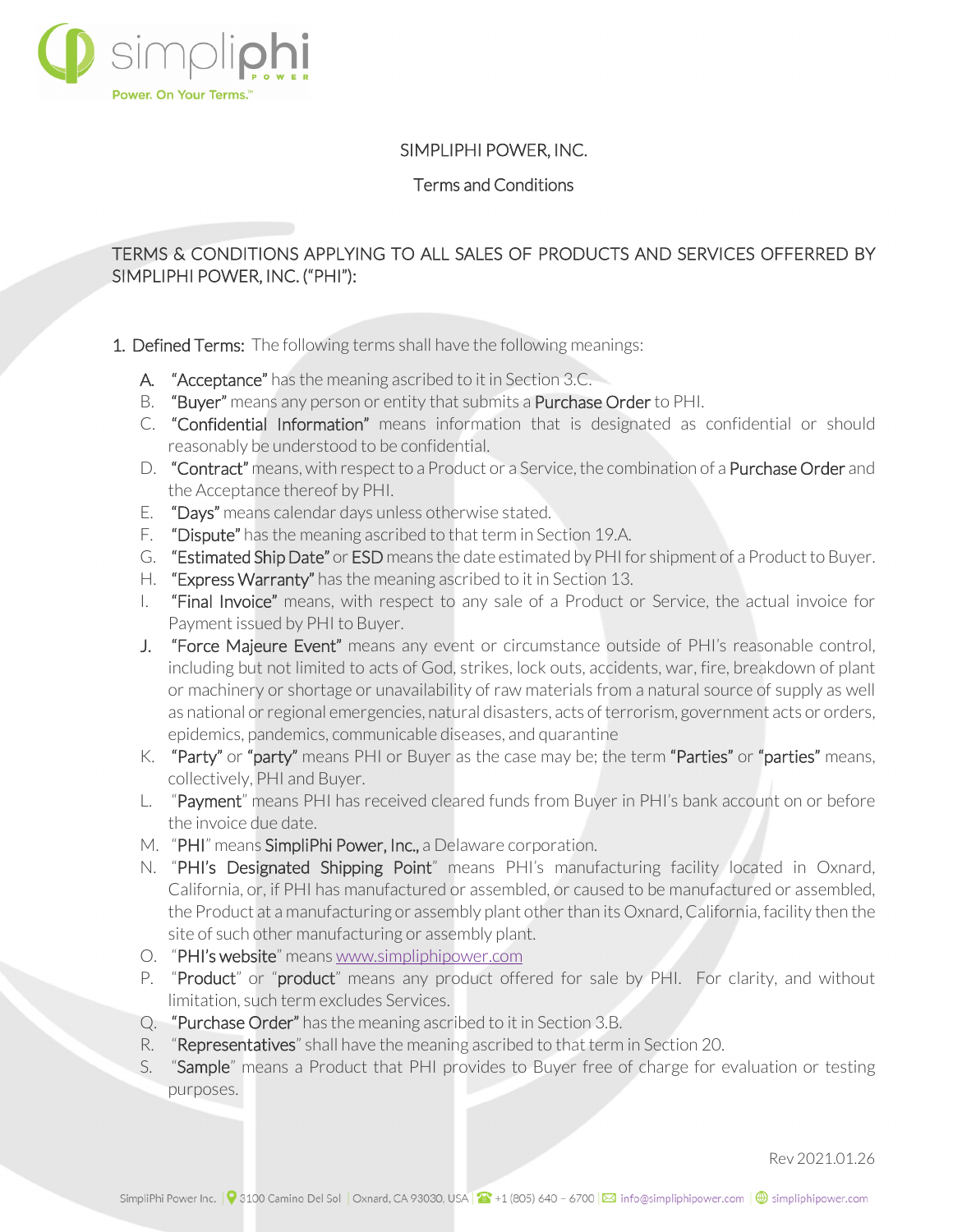

- T. "Service" means any service or work offered for sale by PHI. For clarity, and without limitation, such term includes specifically defined work, reference designs, marketing collateral, software (unless the software is built into the Product), Samples, prototypes, experimental devices, and evaluation modules.
- U. "Specifications" means measurable electrical and physical characteristics of a particular Product listed in the then-current official data sheet (including errata) for that Product.
- V. "Terms" or "Terms of Sale" means these Terms and Conditions set forth herein.

Capitalized words defined elsewhere in these Terms and Conditions shall have the meaning ascribed to such term therein or herein.

## 2. Scope of Application.

A. Terms of Sale. These Terms of Sale apply to all business transactions between PHI and Buyer including but not limited to each purchase and sale of a Product or Service offered by PHI to a Buyer and each Contract relating to the purchase and sale of a Product or Service.

B. Offers By PHI. All offers by PHI will be made, and all Contracts with Buyer will be concluded exclusively on the basis of these Terms of Sale, which shall control over any inconsistent or additional terms or conditions proposed by Buyer in a purchase order or other document.

C. Modifications. No modification of these Terms of Sale (including changes in scope, specifications, price or delivery schedule) shall be of any force or effect unless made in writing and signed by PHI; PHI hereby rejecting any additional or inconsistent terms or conditions contained in or incorporated by reference in any purchase order or other document submitted by Buyer.

#### 3. Matters Pertaining to Contract Formation

A. Statements By PHI. Unless expressly stated otherwise in writing, all statements made by PHI including without limitation any Product or Service descriptions in marketing materials are nonbinding, subject to change and without obligation. PHI reserves the right to revise and change any and all Product and Service descriptions at any time.

B. Purchase Orders. PHI's receipt of a written order ("Purchase Order") from Buyer constitutes a binding offer from Buyer to enter into a binding agreement with PHI.

C. PHI's Acceptance. PHI may accept or reject Buyer's Purchase Order(s) in its sole discretion. If PHI accepts a Buyer's Purchase Order, such acceptance (herein called "Acceptance") requires written communication from PHI within two weeks after receipt of such order. PHI's issuance of an invoice referencing a specific Buyer's Purchase Order within two weeks after receipt of such order shall be deemed Acceptance of such Buyer's Purchase Order. Without Acceptance of a Buyer's Purchase Order being delivered to Buyer within two weeks after PHI's receipt of Buyer's Purchase Order, PHI shall be deemed to have rejected the Buyer's Purchase Order.

## D. Other Specific Matters

 (i) Unless otherwise expressly stated in an Acceptance, or in technical product descriptions or data sheets referenced in an Acceptance, or in separate written communication from PHI signed by an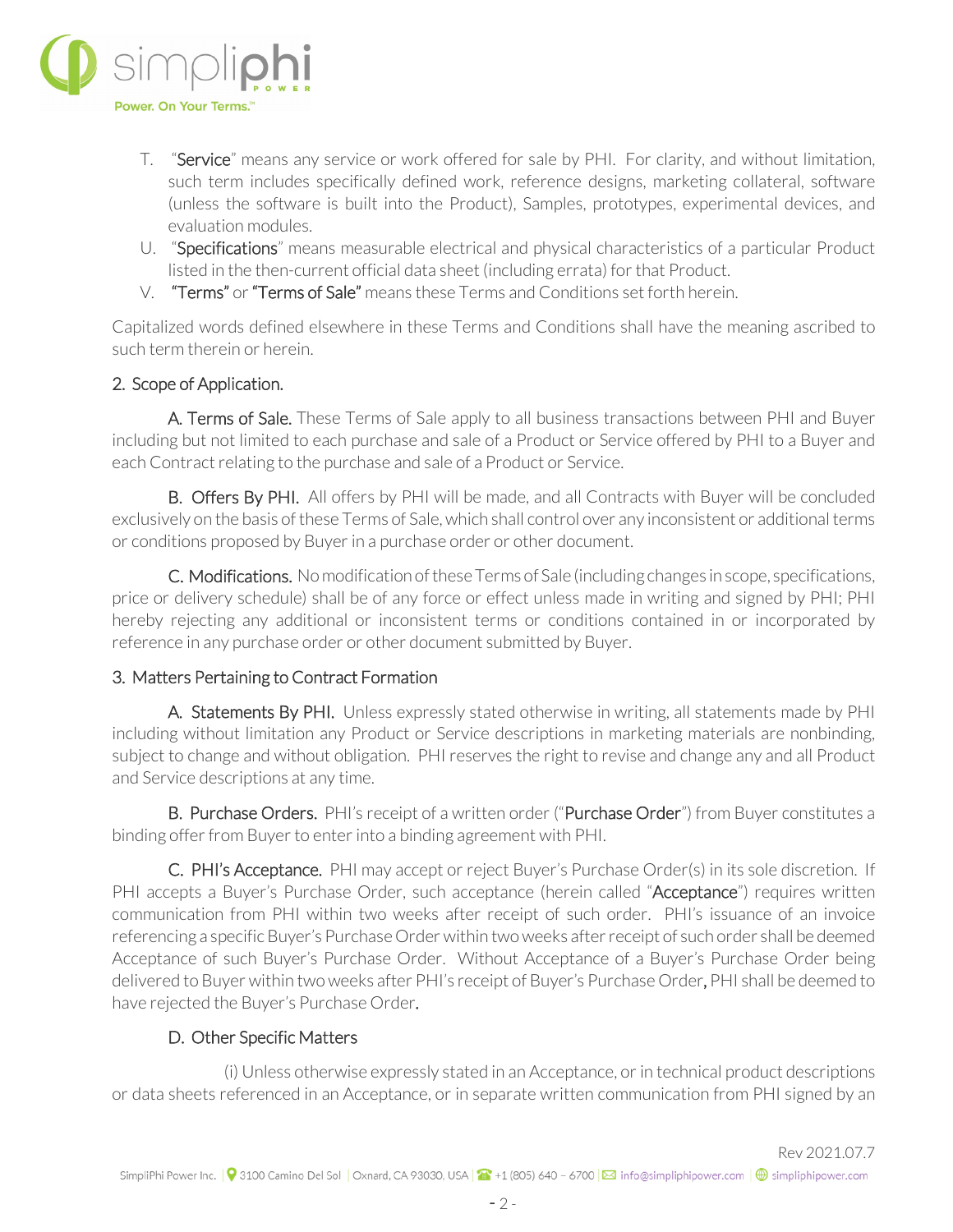

authorized representative subsequent to Acceptance, any and all information regarding properties and characteristics of Products or Services are for illustrative purposes and not binding. Likewise, public statements, recommendations or advertisements do not constitute contractual statements of any nature including but not limited to the nature or quality of a Product or a Service.

 (ii) All terms relating to quantities and time of delivery of Products or Services set forth in an Acceptance are subject to availability, technical feasibility, and timely delivery of components to PHI by its suppliers. PHI reserves the right to deliver Products or perform Services with reasonable deviations from dimensions, weight, nature or quality of such Products or Services confirmed in any Acceptance. PHI specifically disclaims any warranty to include specific components in any Product or Service. PHI, in its sole and absolute discretion, has the right to select the components of each Product or Service in accordance with technical feasibility and availability.

 (iii) Any performance or profitability calculations available to Buyer from PHI's website or other marketing materials or documents, or derived from any software program provided by PHI, are illustrative in nature and not binding upon PHI. Buyer acknowledges, agrees and understands that any results derived from such calculations may substantially deviate from actual performance or profitability.

(iv) PHI may assign, in whole or in part, the fulfillment of any Buyer's Order to any third party in PHI's sole and absolute discretion and shall have a right, in its sole and absolute discretion, to instruct such third party on terms of execution. No consent by the Buyer is required therefore.

E. Proprietary Rights. Each Product is protected pursuant to copyright laws and international copyright treaties, as well as other intellectual property laws and treaties. All right, title and interest in the intellectual property embodied in a Product and in the methods of manufacturing and assembling the Product belong solely and exclusively to PHI.

F. Specific Provision Re: Intellectual Property Rights. All Intellectual Property Rights produced from or arising as a result of the performance of these Terms of Sale shall, so far as not already vested, become the absolute property of the PHI, and Buyer shall do all that is reasonably necessary to ensure that such rights vest in PHI by the execution of appropriate instruments, agreements and documents.

G. RoHS ("restriction of hazardous substances"). PHI is aware of the European Union Directive 2002/95/ED ("Directive") and its requirements on the restriction of the use of certain hazardous substances in electrical and electronic products and equipment. All internal process material fabrication, machining and finishing operations controlled by PHI are fully compliant with the Directive. However, notwithstanding the issuance of an Acceptance of a Buyer's Purchase Order, if the Buyer specifies the material and type of finish used, then the Buyer shall be solely responsible for complying with the Directive since PHI will not have had control over material specification control.

4. Submitted Documents. Subject to any third party rights, PHI reserve all right, title and interest, including without limitation all intellectual property rights, patent rights, copyrights and trademark rights, in and to all documents, technical information, images, drawing, calculations and other information provided to Buyer and any and all intellectual property embedded therein. Without PHI's express written consent, Buyer shall not copy any document, technical information, image, drawing or calculation provided by PHI,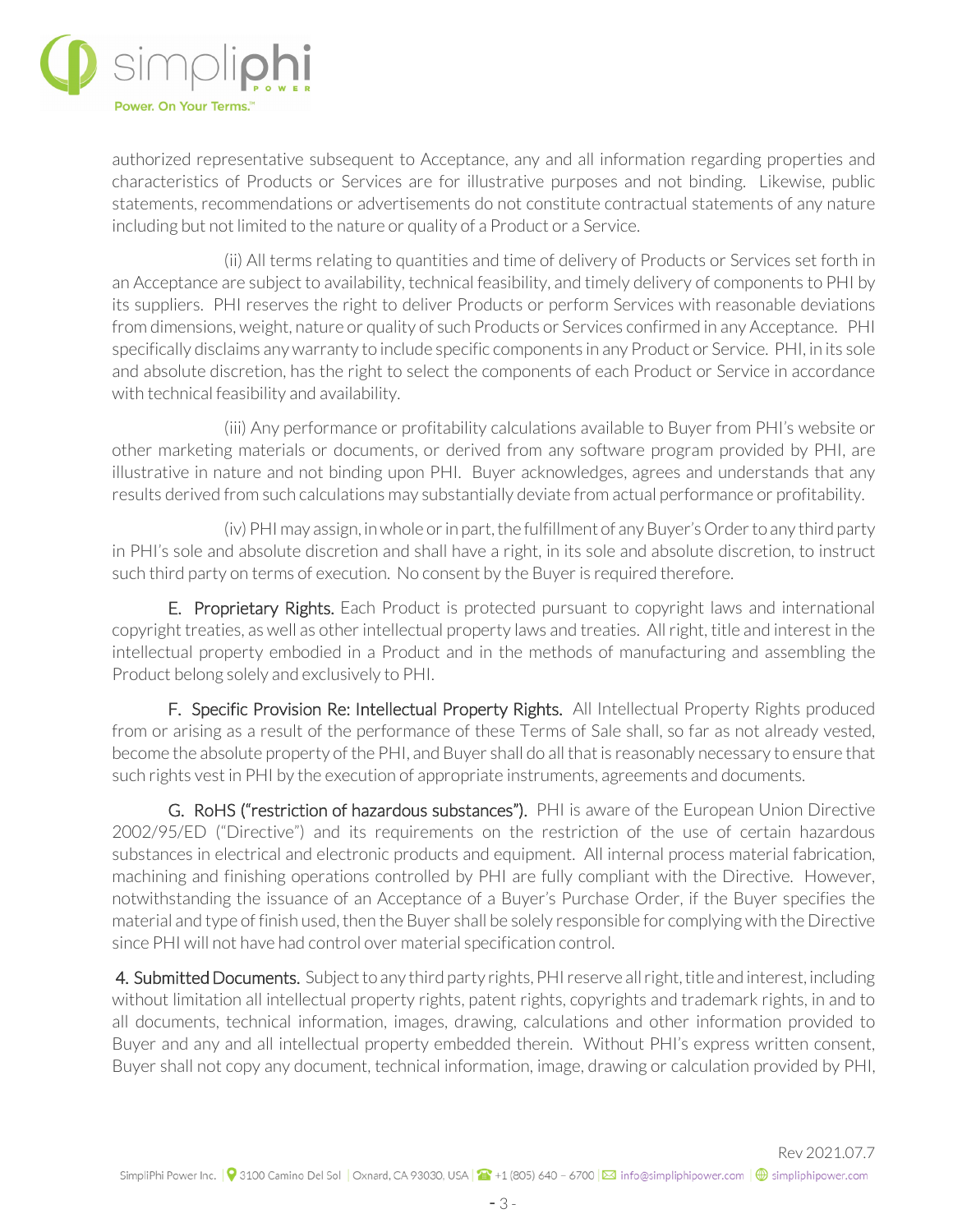

reverse engineer any Product delivered by PHI, or otherwise attempt to circumvent PHI's right, title or interest in any of the foregoing.

## 5. Prices; Terms of Payment; Holding Fee; Cancellation Fee

 A. Prices. PHI communicates pricing to Buyers in various ways (e.g. quotes, estimates). However, unless otherwise stated in an Acceptance, prices to be paid by a Buyer for PHI's products or services shall be those set forth on PHI's general price list in effect on the date of Acceptance.

B. Quoted Prices. All prices quoted in an Acceptance are net of delivery charges, taxes, customs, or other governmental charges, and are quoted as payable in United States dollars at PHI's place of business in Oxnard, California. All prices are (i) F.O.B. PHI's Designated Shipping Point, if shipped within the United States or (ii) EXW PHI's Designated Shipping Point (Incoterms 2010) if shipped internationally, excluding in each instance packaging and transport. Packing and transport will be charged separately. Any applicable taxes and other governmental charges, including, without limitation, value added taxes, sales or use taxes, other local, state, provincial or federal taxes arising from the sale or delivery of the Products or Services will be stated separately on PHI's Final Invoice and will be payable in Untied States Dollars together with the purchase price for such Products or Services, unless Buyer provides a current and valid exemption certificate.

C. Price Adjustments. Prior to delivery, PHI's price for a Product or a Service may change due to adjustments in specifications, quantities, shipment arrangements, requested delivery dates, or other changes to conditions including but not limited to any costs increases that occur between the time of Acceptance and delivery. *The final price in effect on the date of delivery as stated in* PHI's *Final Invoice applies*.

D. Payment Terms for Products. Unless agreed by the parties otherwise, terms of Payment for Products are (i) sixty percent (60%) of the purchase price within five (5) days after receipt of Acceptance by Buyer and (ii) forty percent (40%) of the purchase price upon PHI advising Buyer the Product is available to ship from PHI's Designated Shipping Point.

**E. Payment Terms for Services.** Unless agreed by the parties otherwise, the terms of payment for any Service are (i) thirty percent (30%) of the service fee within five (5) days after receipt of Acceptance by Buyer (ii) fifty percent of the service fee immediately prior to commencement of the Service, and (iii) twenty percent (20%) of the service fee ten days following completion of the Service.

F. Wire Transfers & ACH Payments. Unless agree by the parties otherwise, Payments by Buyer must be made by wire transfer or ACH transfer to the account designated by PHI. All prices are quoted, and must be paid, in United States Dollars, or as otherwise specified on the quotation. Any applicable wire fees or ACH fees by banking institution are the sole responsibility of the Buyer.

 G. Failure to Make Payment. If Buyer fails to make any Payment of an invoice according to its terms or upon such credit terms as expressly agreed to in writing by PHI, then, in addition to all other rights and remedies available to PHI under applicable laws, in contract or in equity:

(a) Buyer shall be responsible for any and all commercially reasonable charges, expenses or commissions incurred by PHI to stop delivery, shipping and storage of any Product or performance of any Service and in connection with the return or resale of any Product;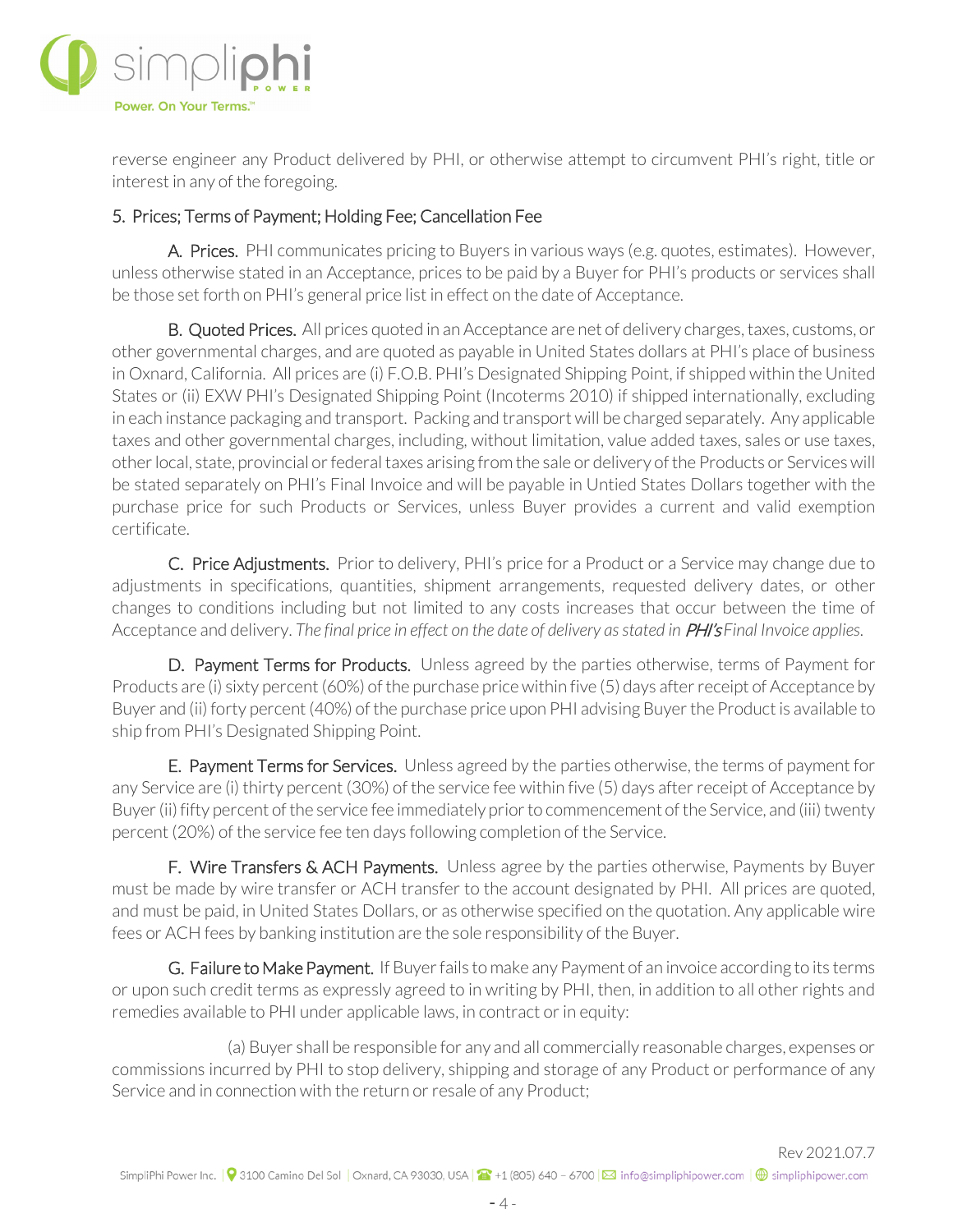

(b) PHI shall have the right to terminate its Acceptance and the Contract related to such Acceptance or to suspend further performance under the Contract; and

(c) Buyer shall be liable to PHI for all reasonable costs of collection, including but not limited to reasonable attorneys' fees, restocking fees and other related costs.

H. Past Due Amounts. Past due amounts are subject to service charges of the lesser of 1.5% per month or the maximum rate allowed by applicable law. PHI shall have the right to reduce or change Credit Terms based on past due amounts.

I. No Withholding of Payment. Buyer shall have no right to withhold, offset against or suspend any Payment due PHI on account of any counterclaim that Buyer may have against PHI unless either (i) the amount of such counterclaim has been established pursuant to a final, non-appealable judgment issued by a court of competent jurisdiction or (ii) the withholding, offsetting or suspension directly relates to a Product or Service for which Buyer is obligated to make Payment and PHI has agreed to the withholding, offsetting and/or suspending of the Payment in writing.

J. PHI's Application of Payments. Notwithstanding any other directions by Buyer to the contrary, and except as otherwise agreed by PHI in writing, PHI will have the right to apply any Payment received from Buyer first to any outstanding interests and costs, if any, owed by Buyer to PHI and then to any other amounts owed by Buyer to PHI, in any order PHI determines, acting in its sole discretion.

K. International Buyers. In the event a Buyer's Order relates to Products or Services to be delivered by PHI outside the United States, payment shall be made in immediately available funds, denominated in United States Dollars, and shall, upon the written request of PHI, be made to a paying agent designated by PHI. Buyer shall pay any costs charged by the paying agent.

L. Cancellations. In the event Buyer cancels a Buyer's Order for which PHI has delivered an Acceptance, Buyer shall pay one of the following fees (whichever is applicable) for purposes of reimbursing PHI for its reasonable administrative expenses associated with such cancellation:

(a) A fee of 1.5% of the gross sales price for the Product(s) or Service(s) the subject of the cancelled Buyer's Order; but only if (i) PHI has not ordered any components, has not commenced production and has not mobilized any personnel to fulfill such Buyer's Order and (ii) Buyer orders a different version of the Product(s) or Service(s);

(b) A fee of 2.5% of the gross sales price for the Product(s) or Service(s) the subject of the cancelled Buyer's Order but only if (i) PHI has not ordered any components, has not commenced production and has not mobilized any personnel to fulfill such Order and (ii) Buyer does not order a different version of the Product(s) or Service(s); or

(c) A fee of 5% of the gross sales price for the Product(s) or Service(s) the subject of the cancelled Buyer's Order if the fees in clause (a) and clause (b) immediately preceding are not applicable.

Additionally, in the event of the cancellation of any Buyer's Order, PHI expressly reserves the right to claim any damages in additional to the reimbursement of administrative expenses.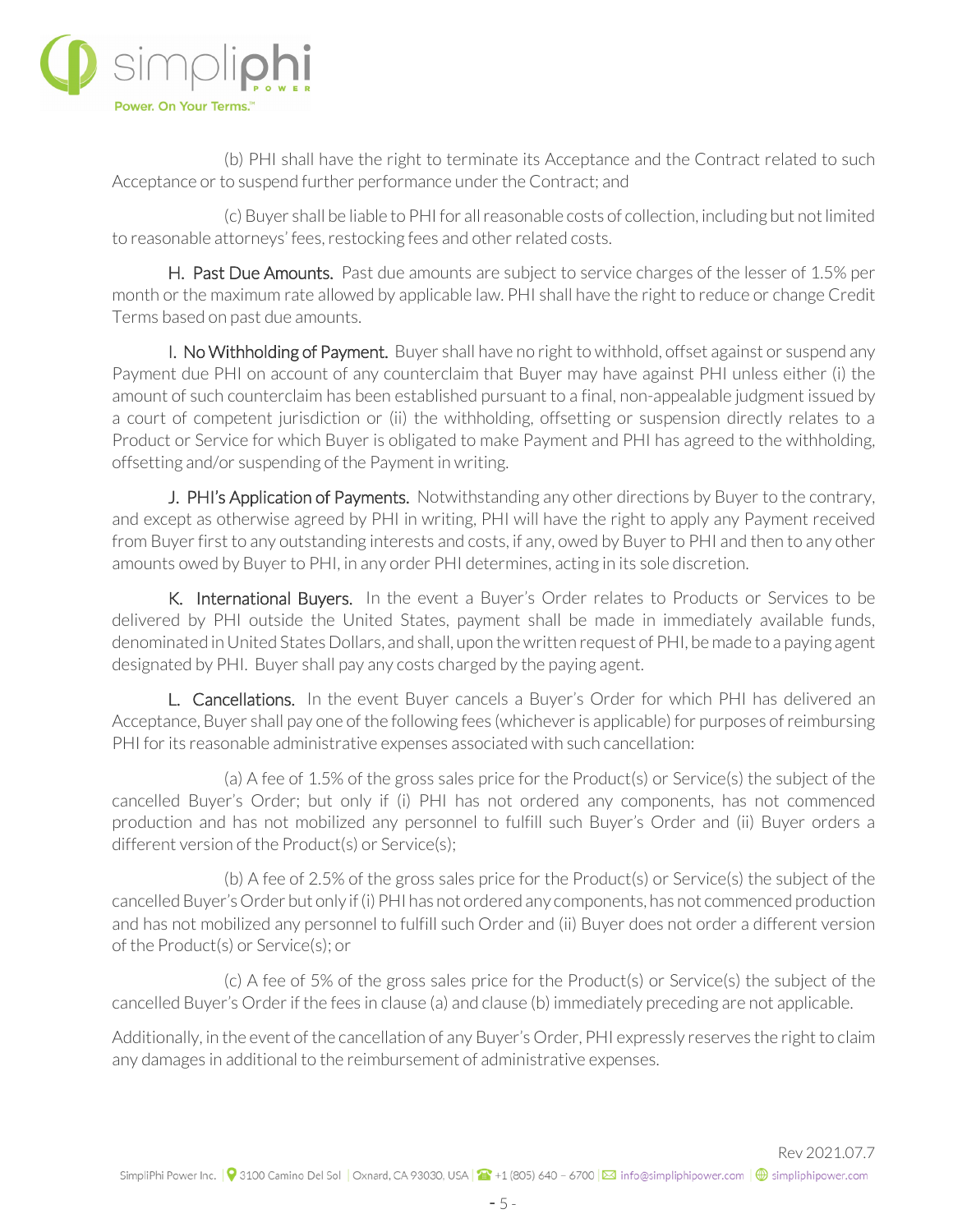

6. Taxes. Prices do not include applicable taxes or duties. Buyer is solely responsible for paying all applicable taxes and duties. PHI will add sales taxes to the sales price where required by applicable law and Buyer will pay such taxes unless Buyer provides PHI with a duly executed sales tax exemption certificate. If Buyer is required by law to withhold any amount of tax from its Payment to PHI, Buyer will take all reasonable steps to minimize such withholding tax, provide PHI with a receipt or certificate as evidence the tax has been paid, and reimburse PHI for the amount of withholding so that PHI receives Payment for the full value of the Purchase Order and Invoice.

## 7. Delivery, Delivery Dates and Partial Deliveries.

 A. Estimated Ship Date. PHI may communicate an Estimated Ship Date to Buyer. PHI will not be liable for any damage, loss, or expense incurred by Buyer if PHI fails to meet the Estimated Ship Date. A delivery date specified in any Acceptance shall be construed as an Estimated Ship Date and shall be nonbinding unless confirmed as a binding delivery date by PHI in writing.

 B. PHI's Compliance. PHI's compliance with a binding delivery date will be subject to (a) timely receipt of required product components by PHI, free of defect, and (b) timely and full performance by Buyer of its obligations under these Terms of Sale and under the Contract to which the delivery date applies. As to a Product, PHI shall be deemed to have complied with any binding delivery date if PHI makes the Product the subject of the binding delivery date available to Buyer at PHI's Designated Shipping Point on or prior to the delivery date and communicates that fact to Buyer in writing. As to a Service, PHI shall be deemed to have complied with any binding delivery date if PHI attempts to perform the Service at the place of performance on or prior to the delivery date.

C. Partial Deliveries. PHI and Buyer may agree that partial deliveries or Products or Services under a Contract are acceptable. If so and unless otherwise agreed to in writing by PHI and Buyer, upon partial delivery of Product(s) or Service(s), Buyer shall be obligated to pay to PHI for that portion of the Products or Services so delivered a dollar amount equal to a reasonable proration of the total purchase price for such Product(s) or Services as reflected in the Contract; such reasonable proration to be determined by PHI, acting in its sole discretion.

D. Stocking Fee. With respect to each Contract covering one or more Products, PHI will ship within five (5) days of receiving a final payment for the Product(s) if pre-paid or per the confirmed ship date supplied on the Proforma Invoice. If Buyer postpones the shipment, Buyer will pay to PHI a stocking fee equal to one percent (1%) of the Final Invoice for such Product(s) for each thirty (30) days (or portion thereof) the shipment is delayed; payment to be made to PHI by Buyer prior to shipping.

#### 8. Shipping: Transfer of Risk

 A. PHI's Designated Shipping Point. Unless stated otherwise in an Acceptance, each delivery of Product, if within the United States, will be FCA PHI's Designated Shipping Point (Incoterms), or if International, will be EXW – PHI's Designated Shipping Point (Incoterms 2010). Shipment of the Product will be made to the destination stated in the Acceptance ("Destination"). If shipments are International, Buyer shall be the importer of record and shall be responsible for all import duties, taxes and any other expenses incurred, or licenses or clearances required.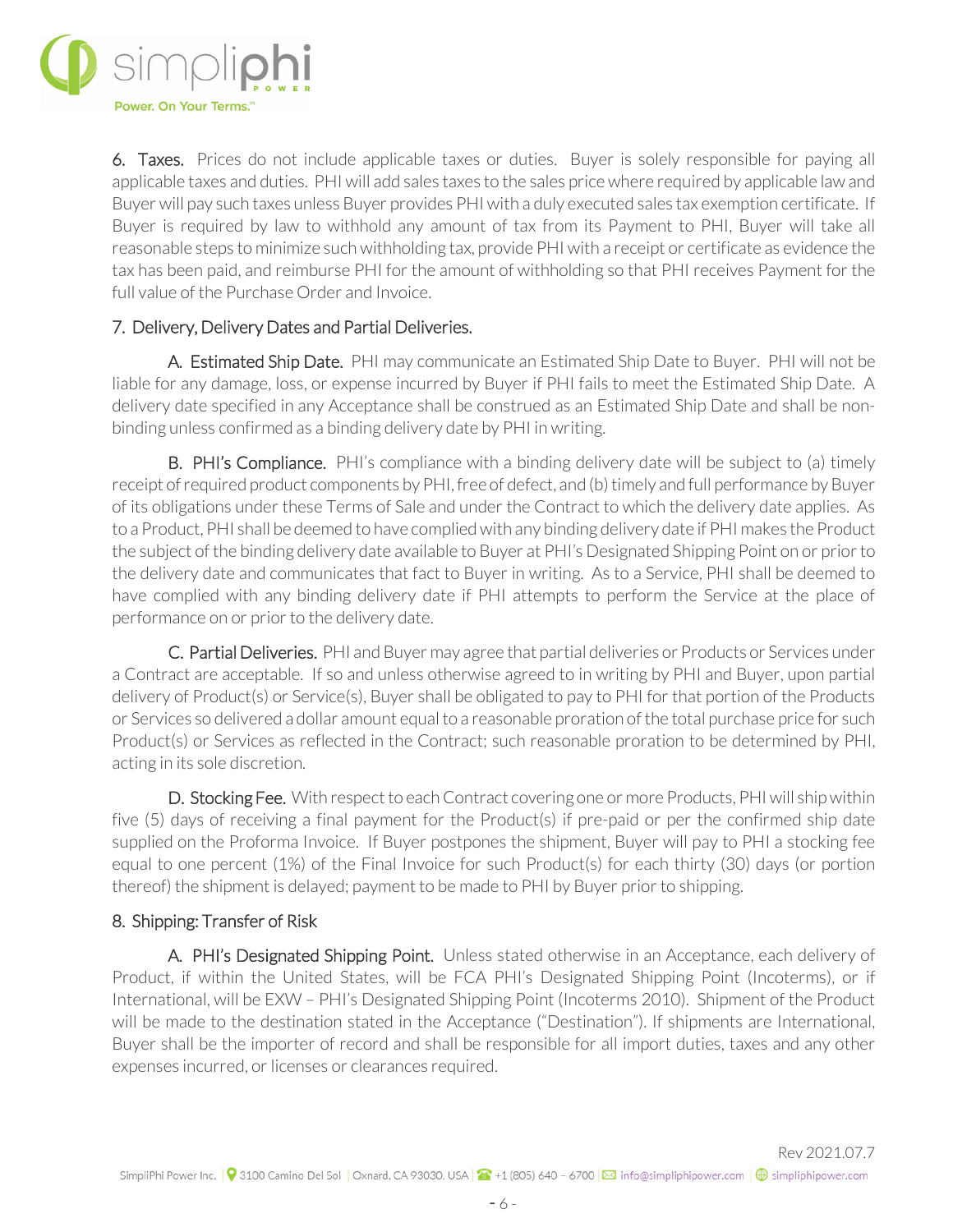

**B. Risk of Loss.** Risk of loss with respect to any Product shall pass to Buyer upon delivery at PHI's Designated Shipping Point. Any subsequent loss or damage to the Product will not relieve Buyer from its obligations. Buyer is solely responsible for costs of freight and insurance after PHI's delivery to the Product to Buyer at PHI's Designated Shipping Point. If PHI incurs freight or insurance costs on Buyer's behalf, Buyer must promptly reimburse PHI for such freight or insurance costs.

C. Handling of Shipments. PHI will notify Buyer when Products are available for shipment. If Buyer does not arrange for a freight carrier or freight forwarder to collect the Products within seven (7) calendar days following notification that the Products are available for shipment, PHI may, at its own discretion and at Buyer's cost arrange for the Products to be collected by a freight carrier or freight forwarder for shipment to Buyer. Alternatively, PHI may choose to store the Products and may charge a storage fee. In the event that PHI chooses to store the Products in accordance with the preceding sentence, or in the event that the payment terms require payment prior to shipment and Buyer fails to provide such payment within seven (7) calendar days following notification that the Products are available for shipment, PHI may charge a storage fee in an amount up to 0.2% of the contract price for each day the Products remain unshipped.

D. Packaging. PHI shall have the right to select the type of product packaging used for shipping. PHI shall invoice Buyer, separately, for all packaging costs. Buyer shall handle or dispose of the packaging materials as Buyer determines.

E. Buyer's Inspection. Buyer shall immediately inspect all Products upon arrival at the Destination while still in the shipping carrier's truck or vessel and shall promptly notify the carrier and PHI, in writing, within 24 hours of any alleged defects or non-conformity. Buyer's failure to inspect the Products while still in the shipping carrier's truck or vessel, or failure to give written notice to the shipping carrier and PHI of any alleged defects or non-conformity promptly upon their arrival at the Destination, shall constitute Buyer's irrevocable acceptance of the Products. PHI is not responsible for filing of any claims shipped on Buyer's freight accounts. Any claims arising out of Buyer arranged shipments are the sole responsibility of the Buyer.

## 9. Matters of Credit and Creditworthiness.

 A. Credit Terms. PHI may offer Buyer an amount of credit and terms of payment (collectively "Credit Terms") in conjunction with the sale of a Product. In such case, all unpaid sums due with respect to the sale of the Product will be due strictly in accordance with the Credit Terms. The offer of Credit Terms will be at the sole discretion of the PHI. No Credit Terms shall be applicable to the purchase of any Product the subject of a Purchase Order unless Buyer and PHI have agreed to the Credit Terms in conjunction with that purchase. PHI may change or withdraw credit amounts or payment terms at any time for any reason.

**B. Late Charges.** Unless otherwise provided in the Credit Terms, PHI shall be entitled to a late charge on overdue invoices from the date when payment becomes due from day to day until the date of payment at a rate equal to the lesser of 1.5% per month on overdue amounts or the maximum rate permitted by applicable law; the late charge covering administrative services incurred by PHI. If payment is not made strictly in accordance with the Credit Terms, PHI shall be entitled to (i) require payment in advance of delivery of Product; and, (ii) refuse to make delivery of any undelivered Product without incurring any liability whatever to the Buyer for non-delivery or any delay in delivery.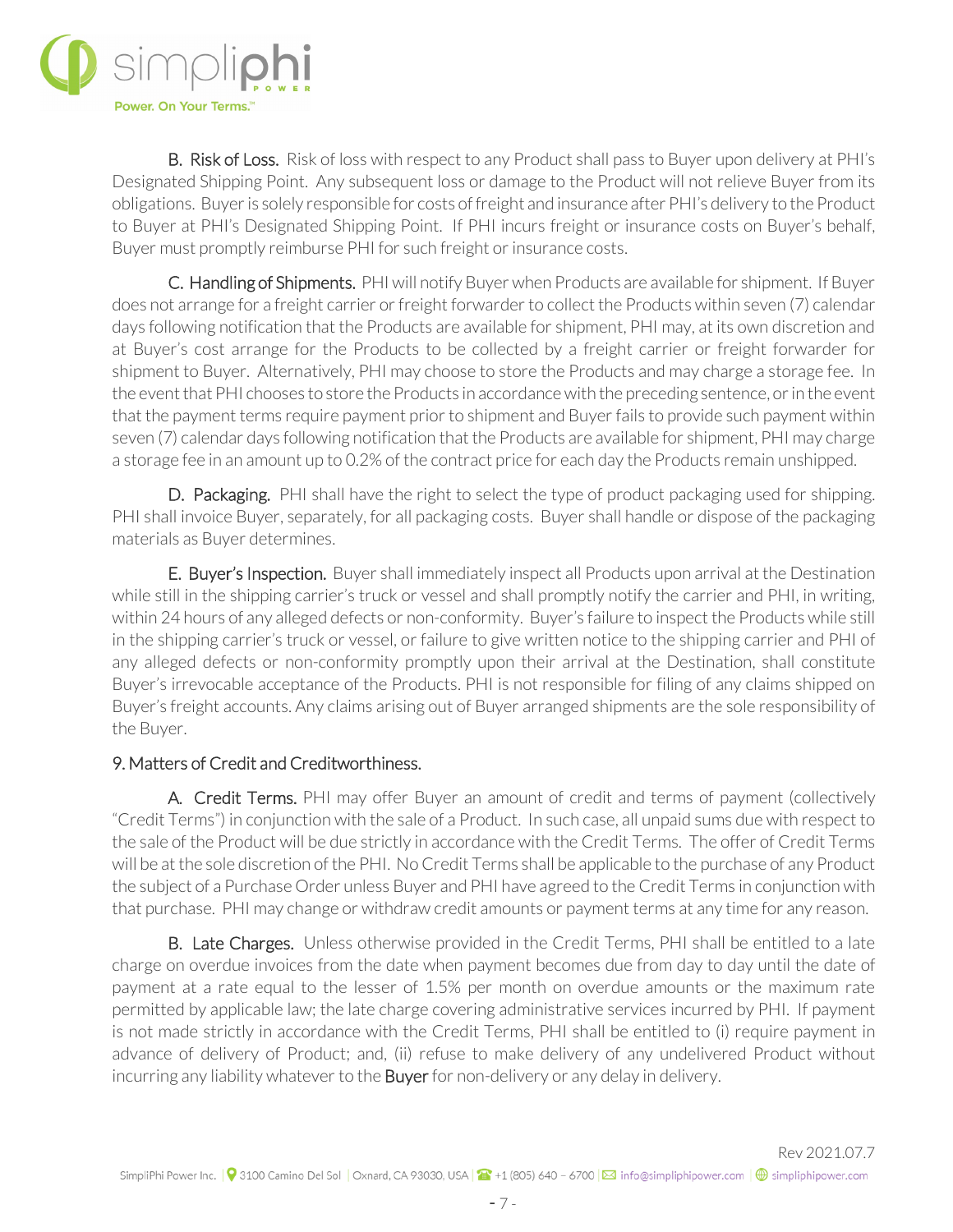

 C. Failure to Pay. If Buyer fails to perform strictly in accordance with the Credit Terms, PHI may suspend or cancel performance including delay or cancellation of shipment on any open orders. PHI will not be liable for, and Buyer will hold PHI harmless from, any costs or losses resulting from suspension or cancellation on account of Buyer's failure to make payment.

D. PHI's Right to Withhold Performance. No matter whether or not Credit Terms have been offered by PHI to Buyer, PHI shall have the right to withhold performance under any Contract with Buyer if PHI has reasonable concerns about changes in Buyer's creditworthiness occurring after Acceptance. If changes in Buyer's creditworthiness have occurred after Acceptance, PHI may require Buyer to make prepayments or other payment or security arrangement for the benefit of PHI as a condition for PHI to resume performance.

E. PHI's Right to Terminate Contracts. If Buyer is unwilling or unable to provide payment or security arrangements as may be required by PHI due to changes in Buyer's creditworthiness, PHI may terminate existing Contracts for cause and Buyer shall bear any damages incurred by PHI as a result of such termination.

## 10. Retention of Title; Security Interests

 A. Retention of Title: PHI retains title to all Products delivered to Customer until Payment of PHI's Final Invoice and all other invoices associated with the Product delivered. Irrespective of whether title to a Product remains vested in PHI, risk of loss for that Product shall pass to Buyer as provided in Section 8.B.

**B. Security Interest.** Buyer hereby grants PHI a security interest in (i) all present and future Products sold or delivered by PHI to Buyer and (ii) all proceeds received by Buyer with respect to such Products, whether now owned and existing or hereafter acquired or arising. Buyer agrees, upon request by PHI, to execute promptly any documents and perform any other acts at Buyer's sole expense that PHI deems necessary or advisable to confirm, continue, and/or perfect the security interest granted in this Section 9.B. In addition to and not in limitation or derogation of the foregoing, Buyer hereby irrevocably authorizes PHI to execute and file any one or more financing statements covering all the property the subject of the security interests granted in this Section 9.B.

C. Until Title Passes. Until title to a Product delivered by PHI passes to Buyer, (a) PHI shall have authority to make any and all filings with governmental agencies against Buyer or otherwise as PHI deems necessary or appropriate; (b) PHI shall have authority to retake, sell or otherwise deal with and/or dispose of the Product; (c) PHI shall be entitled, at any time and without the need to give notice, to enter upon any property upon which the Product is stored, or upon which PHI reasonably believes it to be kept; (d) Buyer shall store or mark the Product in a manner reasonably satisfactory to PHI indicating that title to the Product remains vested in PHI; and, (e) Buyer shall insure the Product for its full replacement value , and arrange for PHI to be included under the policy of insurance as a loss payee.

## 11. Use of Information and Software.

A. Use of Information. All devices, equipment, designs, (including drawings and plans and specifications), estimates, prices, notes, electronic data and other documents or information prepared or disclosed by PHI in connection with the Products delivered or Services performed shall remain PHI's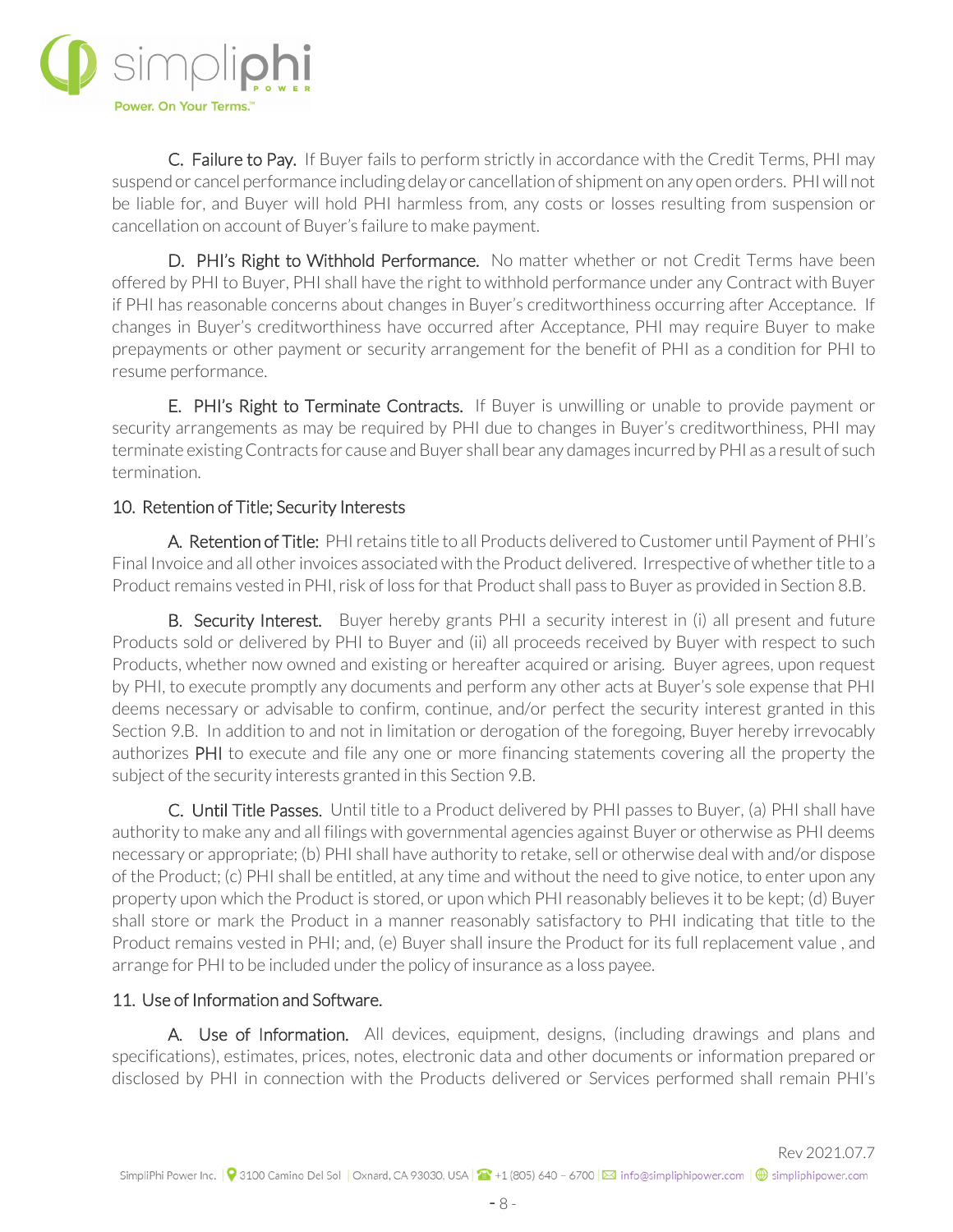

exclusive property. Buyer shall not disclose any such material to third parties without PHI's prior written consent.

B. PHI's Ownership of Information. PHI will retain sole ownership of all discoveries, improvements, inventions, patents, trademarks, copyrights, know-how, trade secrets, or other intellectual property rights associated in any way with the Products delivered or Services performed. Buyer specifically agrees that all improvements, inventions, discoveries and copyright in works of authorship, including but not limited to those in formative stages made by either Party (either alone or jointly with others) improving upon or related to a Product shall from the time of conception, or in the case of works of authorship, from the time of creation, be the property of PHI.

C. Software. To the extent that the use of software is required for the operation of a Product delivered by PHI, to Buyer, PHI hereby grants Buyer a non-exclusive and non-transferable right of use of the software, including but not limited to its documentation for the sole purpose of using such software as may be required for the operation of the Product. Buyer has no right to use such software for any other purpose or to reproduce, reverse engineer, translate or convert the software from object code to source code.

12. Returns and Exchanges. Buyer agrees to PHI's return policy as stated on the PHI's website. Before returning or exchanging a Product, Buyer must contact PHI to obtain an authorization number for the return of the Product. Buyer must return the Product in its original or equivalent packaging, and Buyer shall be responsible for risk of loss and shipping and handling fees. Additional fees may apply. If Buyer fails to follow the return or exchange instructions, PHI will not be responsible for any loss, damage, or modification of the Product, or processing of the Product for disposal or resale. Credit for partial returns may be less than invoice or individual component prices due to bundled or promotional pricing associated with the Product. Title to a returned or exchanged Product shall pass to PHI upon receipt by PHI of the returned Product and payment of any amount due PHI arising out of the handling or such returned or exchanged Product.

13. Express Warranty. PHI provides a Limited Warranty (herein also called the Express Warranty) with respect to each Product.

A. THE LIMITED WARRANTY FOR EACH PRODUCT SHALL BE AS STATED IN THE DOCUMENTATION PROVIDED WITH THE PRODUCT. IF THERE IS NO SUCH DOCUMENTATION, THEN THE LIMITED WARRANT SHALL BE AS STATED ON PHI's WEBSITE.

B. THE LIMITED WARRANTY DOES NOT COVER DAMAGE DUE TO EXTERNAL CAUSES, SUCH AS ACCIDENT, ABUSE, MISUSE, PROBLEMS WITH ELECTRICAL POWER, SERVICES NOT PERFORMED OR AUTHORIZED BY PHI, USAGES ON INSTALLATIONS NOT IN ACCORDANCE WITH THE PRODUCT INSTRUCTIONS, NORMAL WEAR AND TEAR, OR USE OF PARTS AND COMPONENTS NOT SUPPLIED, INTENDED OR AUTHORIZED FOR USE WITH THE PRODUCT.

C. EXCEPT AS EXPRESSLY STATED ABOVE OR IN THE LIMITED WARRANTY, AND TO THE MAXIMUM EXTENT PERMITTED BY LAW, PHI (INCLUDING PHI'S AFFILIATES, CONTRACTORS, AND AGENTS, AND EACH OF THEIR RESPECTIVE EMPLOYEES, DIRECTORS, AND OFFICERS), ON BEHALF OF ITSELF AND ITS SUPPLIERS MAKES NO EXPRESS OR IMPLIED WARRANTY WITH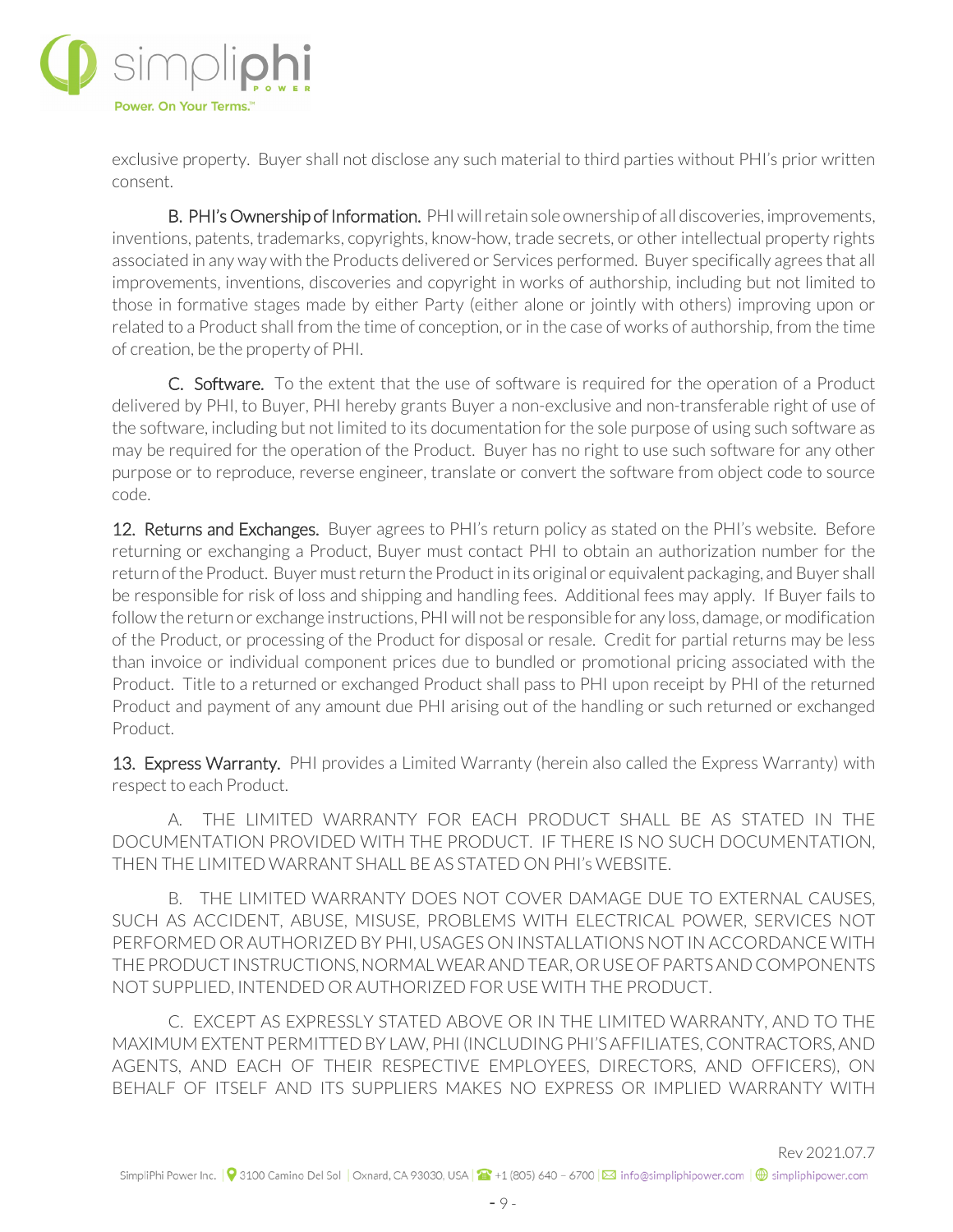

RESPECT TO ANY OF THE PRODUCTS, INCLUDING BUT NOT LIMITED TO ANY WARRANTY OF MERCHANTABILITY, FITNESS FOR A PARTICULAR PURPOSE, PERFORMANCE, SUITABILITY, OR NON-INFRINGEMENT.

D. Notwithstanding anything to the contrary implied or stated in the Limited Warranty, PHI will not be liable for the failure of a Product to perform if:

(a) the failure was caused by neglect, misuse, or mistreatment by a person or entity other than PHI, including improper installation or testing, or for any Products that were altered or not wired or connected correctly with any source of electrical power in any way by a person or an entity other than PHI; or,

(b) the failure resulted from the Buyer's design, specifications, or instructions for such Products or improper system design or installation.

E. Notwithstanding anything implied or stated to the contrary in the Limited Warranty, the Limited Warranty as to any Product shall not take effect for the Product unless Buyer has paid for the Product in a timely manner, consistent with these Terms of Sale.

F. Notwithstanding anything implied or stated to the contrary in the Limited Warranty, the Limited Warranty shall be void if Buyer fails to notify PHI of any apparent defects in the Product within ten (10) business days after delivery, or of any hidden defects within ten (10) business days after the defect has been detected.

14. Product Suitability. Because local safety standards and regulations vary significantly as to certain certification programs, PHI cannot guarantee that a Product will meet all applicable requirements in a specific locality into which the Product will be shipped, sold or used. Therefore, before purchase and use of a Product, Buyer must (a) review the Product application and whatever national and local code/regulations apply to the Product or the application and (b) verify that the use, application and installation of the Product will be in compliance therewith.

#### 15. Matters Pertaining to Delays Defects and Liability:

 A. Limitation of Liability. TO THE FULLEST EXTENT PERMITTED BY LAW, AND EXCEPT AS OTHERWISE EXPRESSLY STATED IN THESE TERMS, PHI SHALL NOT BE RESPONSIBLE OR LIABLE IN ANY WAY FOR DAMAGE OR INJURY TO PERSONS OR PROPERTY, OR FOR OTHER LOSS OR INJURY RESULTING FROM ANY CAUSE WHATSOEVER, ARISING OUT OF OR RELATED TO ANY PRODUTS OR SERVICES SUPPLIED BY PHI. IN NO EVENT WILL PHI BE LIABLE FOR ANY LOSS OF REVENUE, OR CONSEQUENTIAL, INDIRECT, EXEMPLARY, SPECIAL, OR INCIDENTAL DAMGES EVEN IF AWARE OF THE POSSIBILITY OF SUCH DAMAGES. PHI'S TOTAL LIABILITY WHETHER IN CONTRACT OR IN TORT OR OTHERWISE, SHALL NOT EXCEED THE AMOUNT PAID TO PHI FOR THE PRODUCTS.

B. Delays. In the event of a delay in delivery beyond a binding delivery date caused by PHI, and in full compensation of any and all claims and damages Buyer may have incurred resulting from such delay, PHI's liability shall be limited to a liquidated damage payment in an amount equal to 0.5% of the amount invoiced by PHI (as stated in PHI's Final Invoice) for the Products or Services for each week of delay caused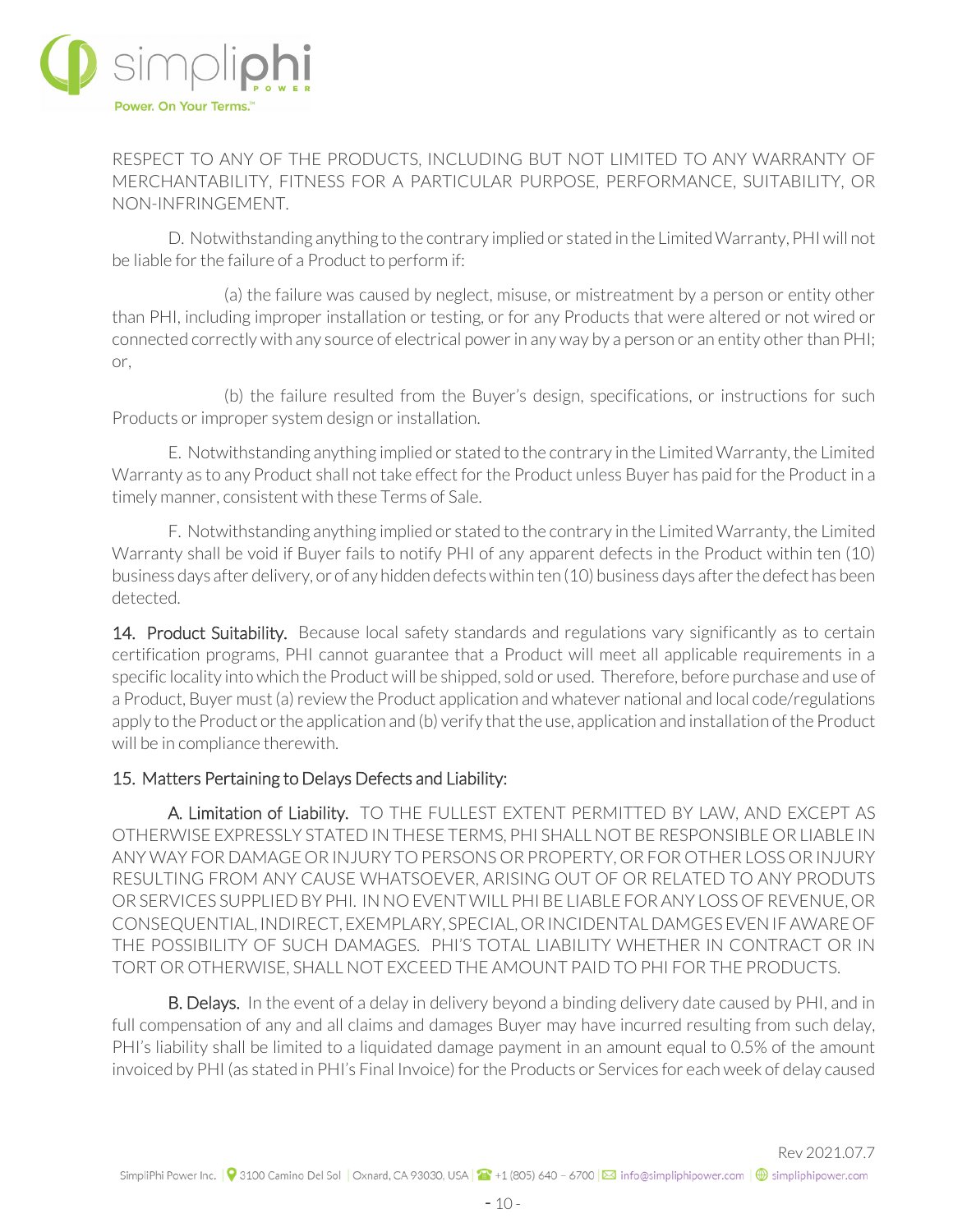

by PHI, but in any case not more than an amount equal to 5% of the invoice amount (as stated in PHI's Final Invoice).

C. Defects. In the event of a defect in a Product supplied by PHI, Buyer's sole remedy shall be, at PHI's costs and expense for PHI, in PHI's sole discretion, to either repair or replace the defective Product. In the event of a defect in a Service provided by PHI, Buyer's sole remedy shall be PHI's re-performance of the Service.

D. Buyer to Provide Notice of Defects. Except for visible defects of Products and Services for which Buyer shall provide written notice to PHI immediately, Buyer shall provide written notice of any defect to PHI at the earlier of (a) within ten (10) days after discover of such defect, or (b) twelve (12) months after date of delivery.

E. PHI's Response to Notice of Defects. PHI has 60 days after receipt of product to evaluate any Notice of Defect and provide a Root Cause Analysis of that defect to Buyer. Once PHI has determined that there is a defect, should PHI be unable to repair or replace defective Product(s) or re-perform defective Service(s) so that the Product(s) or Service(s) conform to the Contract within thirty (30) days after written notice from PHI to Buyer of such defect, Buyer shall grant PHI a ten (10) day cure period in writing. If PHI fails to replace the defective Product(s) or re-perform the defective Service(s) so that the Product(s) or Services(s) conform to the Contract within such ten (10) day cure period, Buyer shall have the right to rescind the Contract and PHI shall promptly reimburse Buyer for all invoices paid to PHI by Buyer on account of such defective Product(s) or Service(s).

F. PHI's Liability to Repair, Replace or Re-Perform. PHI shall have no liability to repair or replace any defective Product or Service if

(a) Buyer fails to inspect the Product or the Service as required hereunder,

(b) Buyer fails to inform PHI about the defect(s) as required hereunder,

(c) Buyer fails to observe the operating and maintenance instructions (Warranty, Installation Manuals and Specification Sheets) provided by PHI relating to the Product,

(d) the Product or a part of the Product has been opened, modified, repaired, processed, replaced or installed by, or any other work has been performed in relation to or that affects the Product by, a person other than a person approved by PHI; or,

(e) any other act or omission has occurred that has resulted in the loss of the Product's Express Warranty.

In the event PHI determines that an alleged Product or Service defect did not exist or, if the defect did exist, PHI has no liability for such defect, Buyer shall reimburse PHI for all costs and expenses incurred by PHI with respect to such repairing, replacing or re-performing.

G. Remedies Exclusive. TO THE FULLEST EXTENT PERMITTED BY LAW, THE REMEDIES SET FORTH IN THIS SECTION 15 FOR DELAYS OR DEFECTS SHALL BE THE SOLE AND EXCLUSIVE REMEDY OF BUYER AND BUYER SHALL HAVE NO OTHER REMEDIES IN CONTRACT, TORT OR EQUITY UNDER APPLICABLE LAW.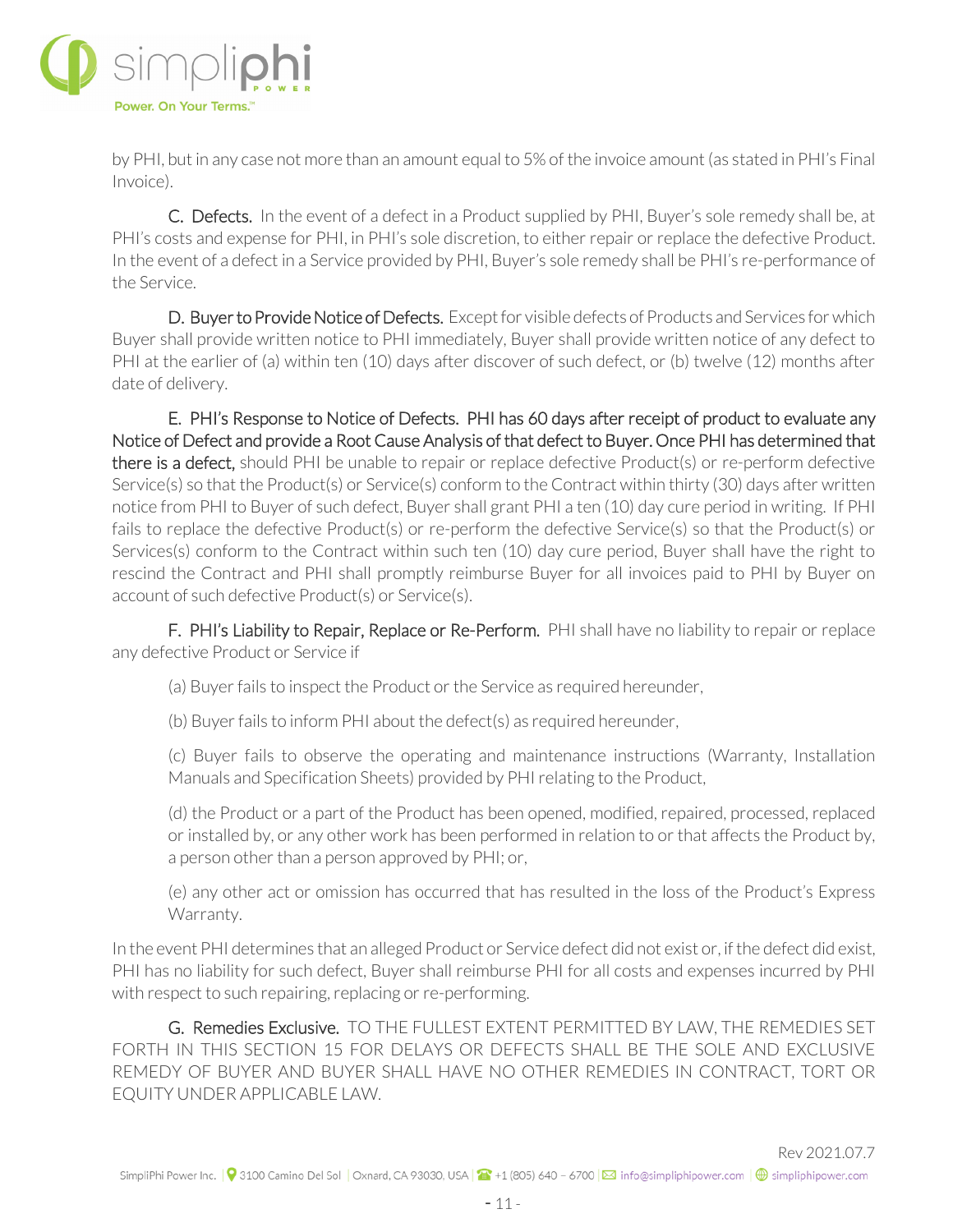

H. Shipping Damages, Errors, Returns and Claim Policies. With respect to shipping damages, errors in shipment (e.g. overage, shortage or missing items), Returns and Claims related thereto, reference is made to PHI's Returns, Damages and Claims Policies that are set forth on its website; the policies being incorporated herein by reference.

## 16. Indemnification

 A. Buyer's Indemnification. Buyer agrees to defend, indemnify and hold PHI harmless from, against and on account of all bodily injury and property damage claims asserted by third parties as a result of Buyer's negligence or intentional acts of omissions or Buyer's Wrongful Acts; Buyer's indemnification to include (not by way of limitation) claims of death, personal injury and property damage. The term "Buyer's Wrongful Acts" includes (not by way of limitation): (A) any failure of Buyer to handle each of the Company's Products consistent with its Express Warranty; (B) any failure by Buyer to install, or cause to be installed, any of the Company's Products in accordance with their Express Warranties, Installation Manuals, Integration Guides and their specifications; and (C) any failure to have Company's Products installed by an installer who has not been trained to install Company's Products.

**B. PHI's Indemnification.** PHI agrees to defend, indemnify and hold Buyer harmless from, against and on account of any third-party claim alleging that a Product purchased by Buyer infringes upon a valid and enforceable United States patent, provided Buyer gives PHI written notice immediately when such claim is asserted, directly or indirectly. Notwithstanding the foregoing, PHI shall have no liability to Buyer if any patent infringement or claim thereof is based upon or arises out of (a) compliance with designs, plans or specifications furnished by or on behalf of Buyer; (b) use of a Product in a manner for which the Product was neither designed nor contemplated; or (c) the claimed infringement of any patent in which Buyer or any affiliate or subsidiary of Buyer has any direct or indirect interest by license or otherwise.

17. PHI's Sales Support. Reference is made to PHI's website and PHI's Sales Support set forth on PHI's website. If the Buyer has any questions concerning any Product or Service the subject of a Contract between PHI and Buyer, it is recommended that Buyer access PHI's Sales Support by calling 805- 640-6700 or by visiting PHI's website. Concerning installation of any Product the subject of a Contract between PHI and Buyer, PHI's IQ Program sets forth a current list of installers ("Certified Installers") that have been trained by PHI to install PHI's Products; each installer having the right to represent that it has a PHI I.Q. Certification or a PHI I.Q. Elite Certification. ALTHOUGH EACH CERTIFIED INSTALLATION COMPANY HAS BEEN TRAINED AND HOLDS A PHI CERTIFICATION, PHI MAKES NO REPRESENTATION OR WARRANTY WITH RESPECT TO ANY INSTALLATION OF A PHI PRODUCT PERFORMED BY AN INSTALLER OF THAT COMPANY AND DISCLAIMS ANY LIABILITY RELATING TO SUCH INSTALLATION; THERE BEING NO ASSURANCE THAT AN INSTALLER OF THE CERTIFIED COMPANY SELECTED BY BUYER WILL INSTALL ANY PHI PRODUCT PURCHASED BY BUYER IN ACCORDANCE WITH THE INSTALLATION MANUAL, INTEGRATION GUIDE AND THE WARRANTY COVERING SUCH PRODUCT.

#### 18. Default and Termination.

A. Default. The failure of either Party to comply with these Terms or any additional terms and conditions of a Contract between the Parties shall constitute a default ("Default") under the Contract.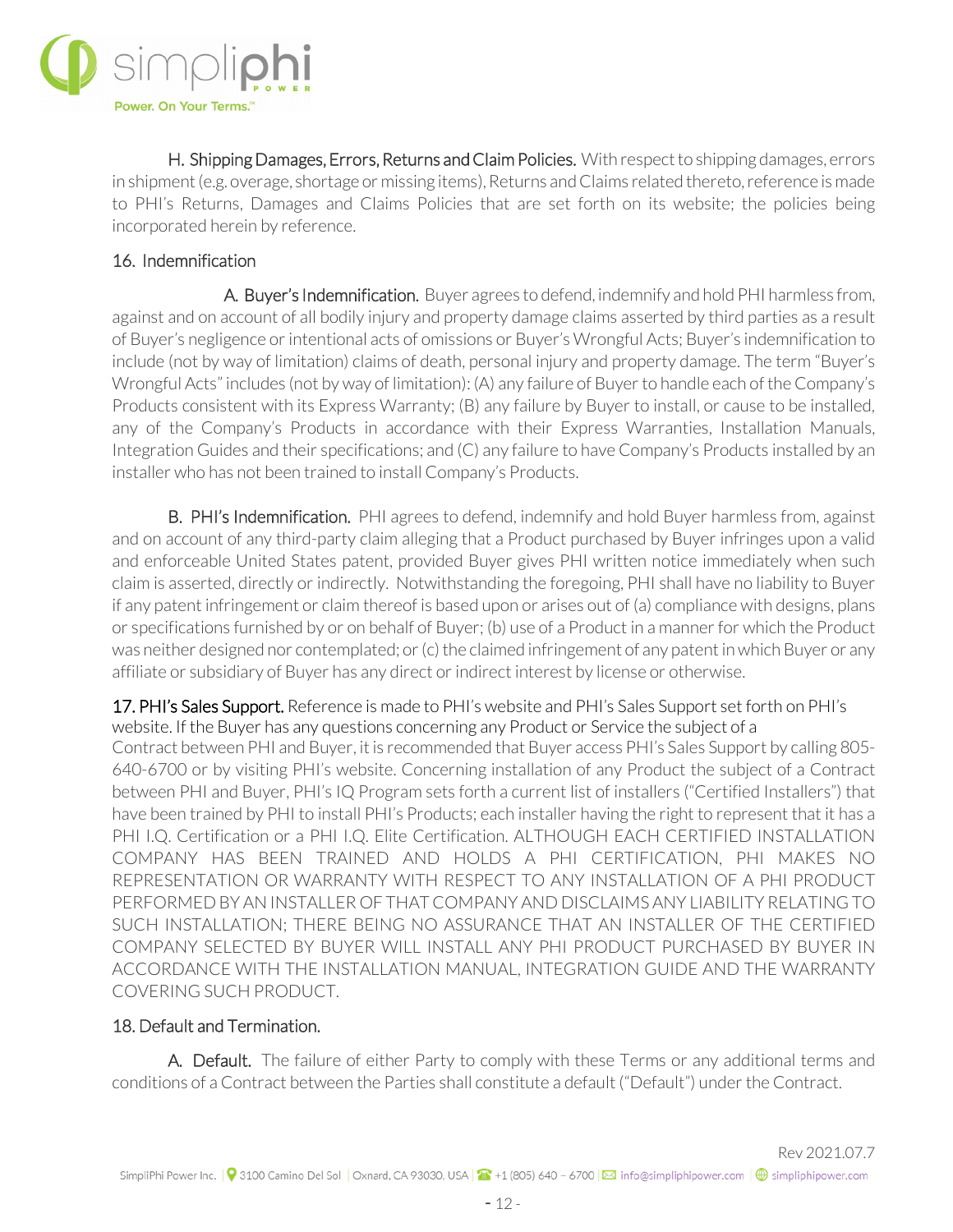

**B. Notice of Default with Right to Cure.** Upon Default by a Party (the "Defaulting Party"), the other Party ("Non-Defaulting Party") shall deliver written notice ("Notice of Default") to the Defaulting Party specifying the nature of the Default. The Defaulting Party shall have thirty (30) days from the date of delivery of the Notice of Default in case of non-monetary defaults and ten (10) days from the date of delivery of the Notice of Default in case of monetary defaults to cure the Default.

C. Termination. If the Default is capable of being cured within the applicable cure period and is not cured within such cure period, the Contract may be terminated by the Non-Defaulting Party. In the case of a non-monetary Default that cannot be cured within the applicable cure period, the Contract shall not be terminated as long as the Defaulting Party has commenced and is diligently pursuing curing the nonmonetary default; provided that if such non-monetary Default has not been cured by on or before ninety (90) days from the date of delivery of the Notice of Default.

## 19. Applicable Law, Venue, Jury Trial Waiver

 A. Governing Law. These Terms of Sale and ANY CLAIM, DISPUTE, OR CONTROVERSY (WHETHER IN CONTRACT, TORT, OR OTHERWISE, INCLUDING STATUTORY, CONSUMER PROTECTION, COMMON LAW, INTENTIONAL TORT AND EQUITABLE CLAIMS) BETWEEN PHI AND BUYER, including their affiliates, contractors, and agents and each of their respective employees, directors, and officers (a "Dispute") will be governed by the laws of the State of California, without regard to conflicts of law. The UN Convention for the International Sale of Goods shall not apply.

B. Dispute Resolution. PHI and Buyer will attempt to resolve any Dispute through negotiation or by utilizing a mediator agreed to by the parties, rather than through litigation. The mediator shall be located in the State of California. Negotiations and mediations will be treated as confidential. Unless otherwise agreed to by the parties, if the parties are unable to reach through mediation a resolution of the Dispute within sixty (60) days of notice of the Dispute to the other party, the parties may pursue all other courses of action available at law or in equity.

C. Venue. The parties agree that the venue for any Dispute shall be exclusively in the state or federal courts located in Ventura County, California. The Parties agree to submit to the personal jurisdiction of such courts.

D. Waiver of Trial by Jury. AS PERMITTED BY APPLICABLE LAW, EACH PARTY WAIVES ITS REPSECTIVE RIGHTS TO A TRIAL BEFORE A JURY IN CONNECTION WITH ANY DISPUTE. A JUDGE SITTING WITHOUT A JURY SHALL RESOLVE DISPUTES. IF A COURT DETERMINES THAT THIS PROVISION IS NOT ENFORCEABLE FOR ANY REASON AND AT ANY TIME PRIOR TO TRIAL OF THE DISPUTE, BUT NOT LATER THAN THIRTY (30) DAYS AFTER ENTRY OF THE ORDER DETERMINING THIS PROVISION IS UNENFORCEABLE, EITHER PARTY SHALL BE ENTTLE TO MOVE THE COURT FOR AN ORDER COMPELLING ARBITRATION AND STAYING OR DIMISSING SUCH LITGATION PENDING ARBITRATION. IF PERMITTED BY APPLICABLE LAW EACH PARTY ALSO WAIVES THE RIGHT TO LITIGATE IN COURT OR AN ARIBRATION PROCEEDING ANY DISPUTE AS A CLASS ACTION, EITHER AS A MEMBER OF A CLASS OR AS A RPERESENTATIVE, OR TO ACT AS A PRIVATE ATTORNEY GENERAL.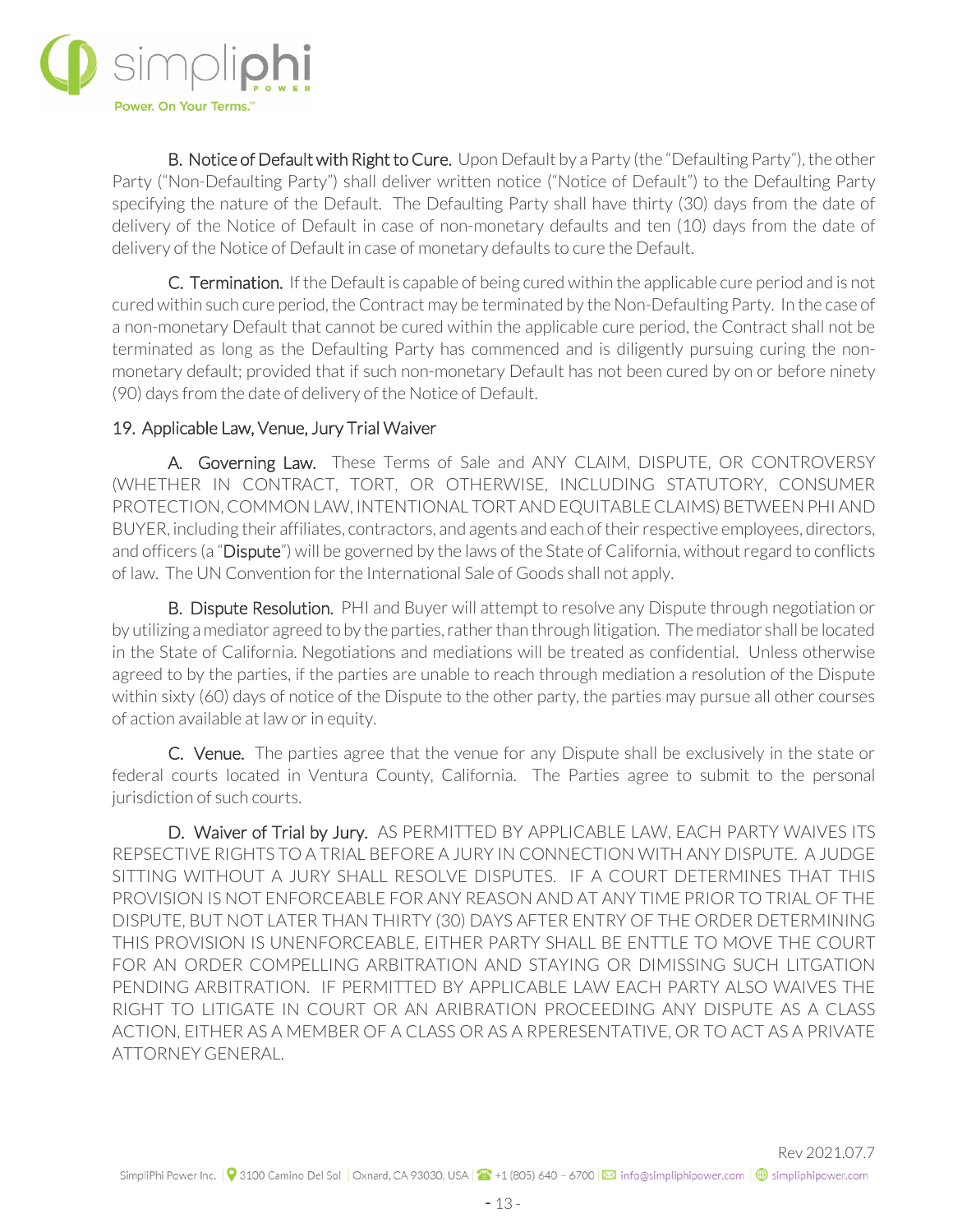

E. If Waiver of Trial by Jury Not Permitted. If a claim, dispute, or controversy arises between the Parties with respect to a Product or Service delivered by PHI to Buyer, and only if a waiver of a trial by jury is not permitted by applicable law or a ruling by a court of competent jurisdiction, either Party my require that the Dispute be resolved by binding arbitration. By agreeing to arbitrate all Disputes, each Party gives up any right that the Party may have to a trial by jury as well as other rights that the Party would have in a court that are not available or are more limited in arbitration, such as the rights to discovery and to appeal.

20. Confidential Information. Confidential Information may only be disclosed to the receiving party's personnel, profession advisors, agents, and subcontractors ("Representatives"), on a "need to know" basis in connection with the use of the Product. Representatives shall be bound to treat the confidential Information under terms at least as restrictive as those herein, and the receiving party shall be liable for unauthorized disclosures by its Representatives. Each party will use at least the same degree of care as its employees with respect to its own Confidential Information, but not less than a commercially reasonable standard of care. The foregoing shall not apply to information that (i) is independently developed without the use of the other party's confidential Information; (ii) has been obtained from a source which is not under a confidentiality obligation; or (iii) is or becomes publicly available without fault of the receiving party. If receiving party must disclose Confidential Information as required by law, it shall give reasonable prior notice to the disclosing party. These obligations shall continue for three (3) years from the initial date of disclosure, except that obligations related to information about a party's intellectual property shall never expire.

#### 21. Miscellaneous.

A. Force Majeure Event/Contingencies. PHI will not be in breach of a Contract and will not be liable for any non-performance or delay in performance of the Contract if such non-performance or delay is due to a Force Majeure Event. PHI shall be entitled to a reasonable extension of its obligations under the Contract if a Force Majeure Event. If, with respect to fulfilling a specific Contract, a delay arising out of a Force Majeure Event persists for a period of time that PHI considers unreasonable, PHI may, without liability on its part, terminate the Contract. In the event of a shortage of components due to a Force Majeure Event, PHI may, at its sole discretion allocate Product production and deliveries.

B. Compliance with Laws. In performing its obligations under these Terms of Sale, each party agrees to comply with all laws and regulations applicable to such party including the customs and export control laws and regulations of the United States and the country in which the Product(s) are delivered. Buyer is subject to and solely responsible for compliance with the export control and economic sanctions laws of the United States and other applicable jurisdictions. No Product may be used, sold, leased, exported, re-exported, or transferred except in compliance with such laws, including, without limitation, export licensing requirements, end-user, end-use, and end-destination restrictions, and prohibitions on dealing with sanctioned individuals and entities including but not limited to persons on the Office of Foreign Assets Control's Specially Designated Nationals and Blocked Persons List or the U.S. Department of Commerce Denied Persons List. Buyer represents and warrants that Buyer is not subject or a target of, and that Buyer is not located in a country or territory that is the subject or target of, economic sanctions of the United States and other applicable jurisdictions.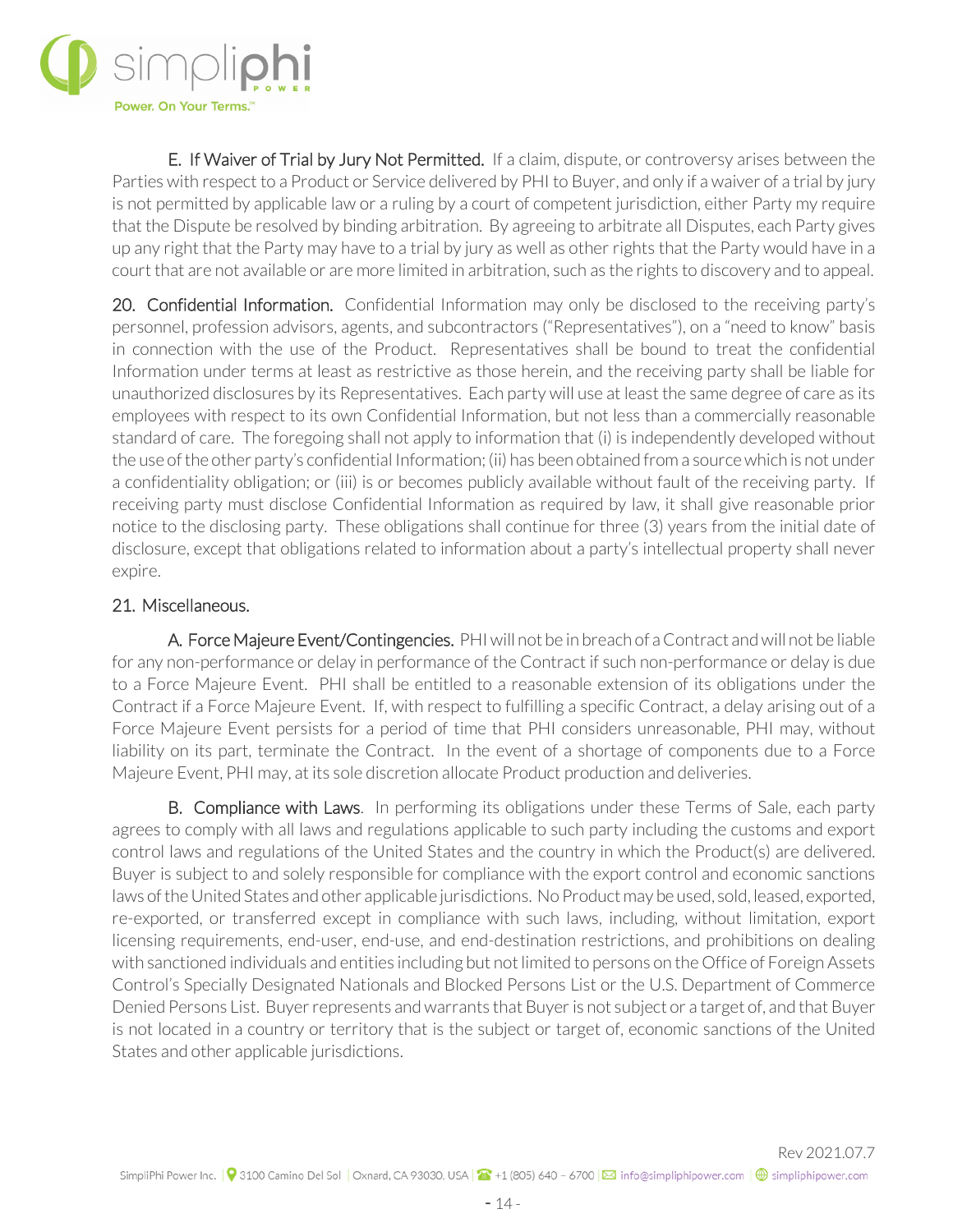

 C. Relationship of Parties. Nothing contained in these Terms of Sale shall be construed as establishing or implying any partnership or joint venture between the parties; and, nothing in these Terms of Sale shall be deemed to construe either of the parties as the agent of the other.

D. Assignment. Buyer may not assign its rights to purchase a Product to any third party unless previously consented to in writing by the PHI. No such assignment shall relieve Buyer from its obligations under these Terms of Sale.

E. Waiver. The failure by either party to enforce at any time or for any period any provision of these Terms of Sale shall not be a waiver of such provision or of the right at any time subsequent time to enforce such provision.

F. Notices. Any notice to PHI relating to a Product or these Terms of Sale must be in writing and sent by registered or certified mail (postage prepaid first-class mail and return receipt requested) by overnight delivery service of by electronic mail to the address below, and will be effective upon receipt.

If by registered or certified mail:

SimpliPhi Power, Inc.: Attention: Contracts Manager 3100 Camino Del Sol, Oxnard, CA, 93030.

If by email:

#### [Orders@simpliphipower.com](mailto:Orders@simpliphipower.com)

G. Entire Agreement. These Terms of Sale shall apply to each purchase and sale of a Product. Each party is relying on its own judgment and due diligence and expressly disclaims reliance upon any representation or statements not expressly set forth in these Terms of Sale.

H. Severability. If any provision of these Terms of Sale is found to be void or unenforceable, such provision will be stricken or modified, but only to the extent necessary to comply with the law, and the remainder of the provisions of these Terms of Sale will remain in full force. No rights may arise by implication or estoppel, other than those expressly granted herein.

I. Buyers Located Outside the United States or Serving Markets Outside the United States. If Buyer is located outside of the United States or serving markets located outside of the United States, Buyer must not seek to gain advantages through unfair, unethical or illegal business practices and must comply with all applicable anti-corruption laws, directives and regulations, such as the U.S. Foreign Corrupt Practices Act and the U.K. Bribery Act. Additionally, Buyer must refrain from offering or making any improper payments of money (or anything of value) to government officials, political parties, candidates for public office or other persons. This includes a prohibition on facilitating payments intended to expedite or secure performance of a routine governmental action that the government official is already obligated to perform, eve in locations where such activity may not violate local law.